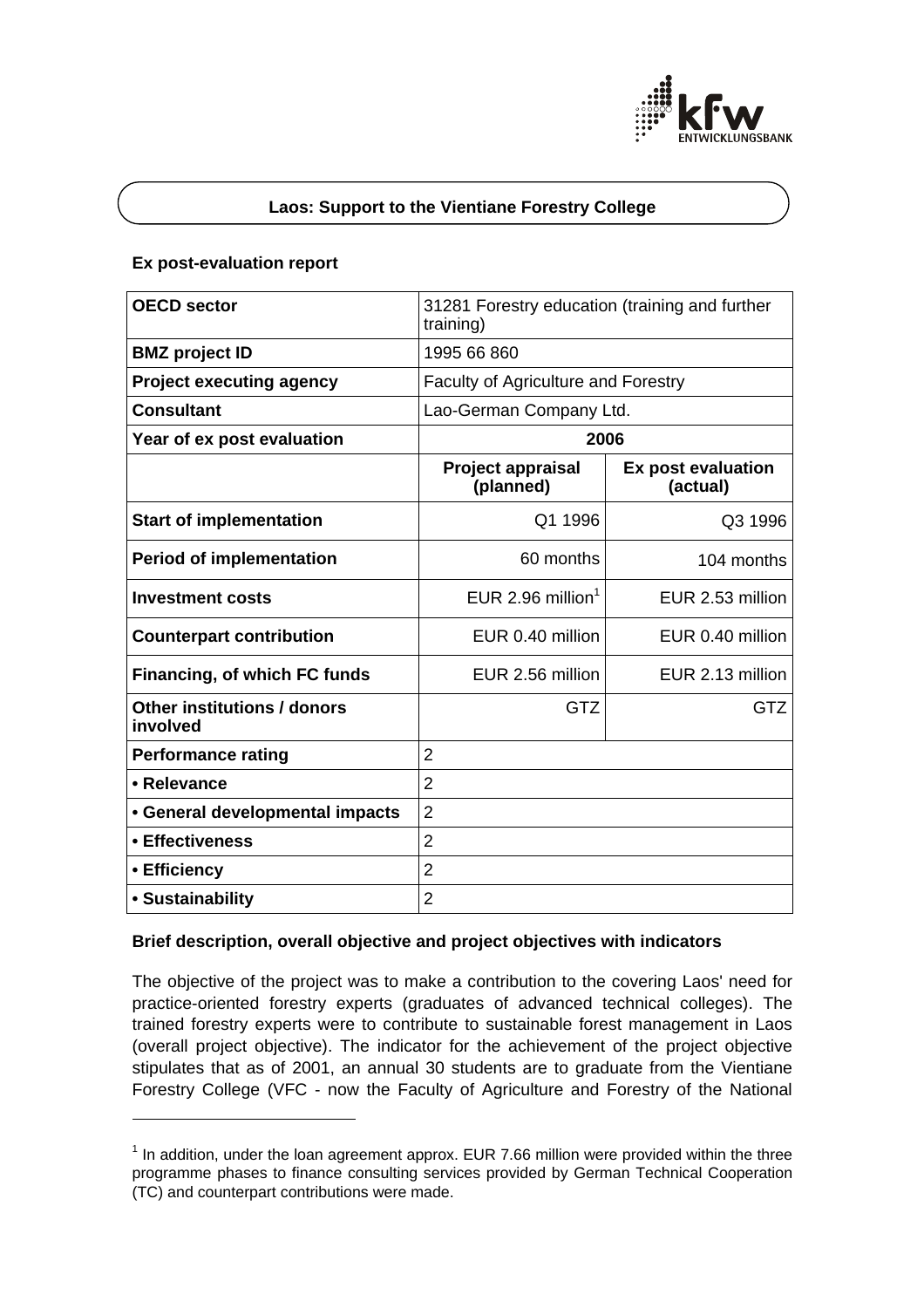University of Laos) with the required qualifications (Bachelor of Science qualification-BSc). Ex post, the indicator to measure the achievement of the overall project objective was defined as the percentage of graduates from the Vientiane Forestry College who take on a job in Laos' forestry sector (primarily, in forest administration) suitable to their academic knowledge and skills.

The project comprised measures to elaborate new curricula adapted to the situation in the forestry sector in Laos, further training for professors and management consulting measures for the Forestry College (TC component) as well as the rehabilitation and construction of the new College buildings and the build-up of the infrastructure required for the management of the "Training and Model Forest" (TMF) (FC component). In addition, a fund was to be created for the silvicultural rehabilitation of the TMF. The Faculty of Forestry of the National University of Laos (formerly, the Vientiane Forestry College) was the project executing agency and responsible for the implementation of the measures.

## **Project design / major deviations from the original project planning and their main causes**

The project is an FC/TC cooperative project implemented by GTZ and KfW. Originally, two packages of FC measures were to be implemented in two areas: a) the rehabilitation of buildings and the provision of teaching materials. It was planned to rehabilitate the technical infrastructure and the buildings of the Faculty of Forestry, to construct new teacher housing units and guest houses on the grounds of the Faculty of Forestry as well as a base camp in the Training and Model Forest (TMF). In addition, functional rooms (e.g. a water and soil laboratory and a library) including the necessary technical infrastructure and equipment were to be built or provided. And b) the creation of a Training and Model Forest (TMF) of approx. 20,800 ha recently assigned to the Faculty of Forestry and the building of an access road. Besides the preparation of the necessary planning documents (updated aerial views, mapping of the site), the acquisition of the required machinery and equipment from FC funds was planned. The institution responsible for the implementation of both types of measures was the Dong Dok Faculty of Forestry with the support of the TC consultants (GTZ).

The scope of the FC measures was modified after a local project progress review carried out by GTZ in 1999. The forestry concept of the TMF could not be implemented as was originally planned because at that time the institutional conditions for participation of the tutors and local communities in project planning and implementation were not given and professional forest management did not yet seem to be possible. The integration of the Vientiane Forestry College into the Faculty of Agriculture and Forestry of the newly established National University in 1995/1996 led to a change of Ministry responsibility. The focus of the overall project changed from a forestry project with an educational component to an academic project with a forestry component. Thus, stronger emphasis was given to the teaching, research, and model function of the Training and Model Forest (TMF) versus the originally intended broad-scale rehabilitation and management of these areas.

After the change of concept prepared by GTZ, the areas created for the TMF were reduced from the originally planned 20,800 ha to 4,700 ha, of which 3,600 ha accounted for forest areas and the rest for agricultural areas. In addition, forest regeneration measures were carried out only on a total of 189 ha instead of the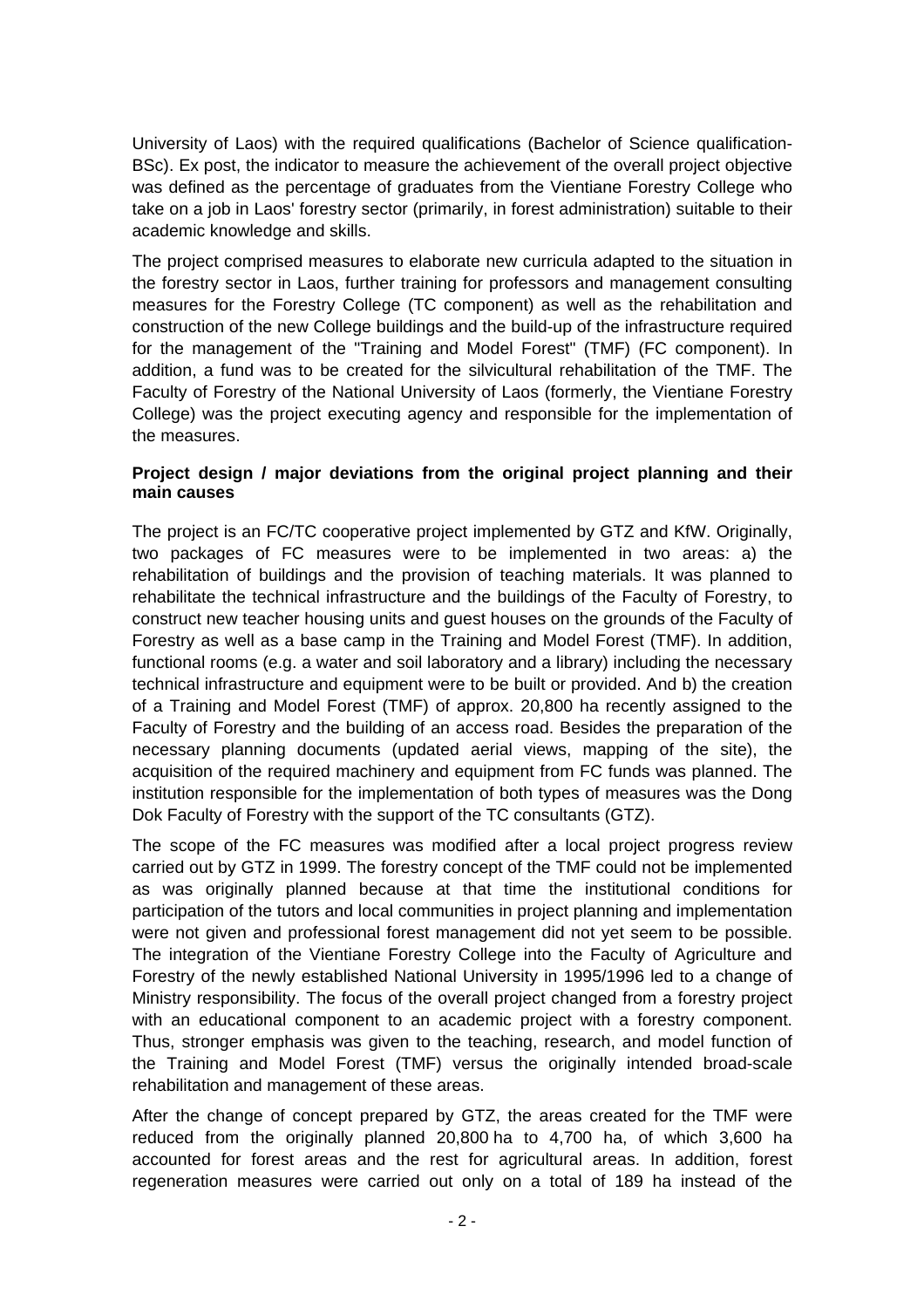originally planned 1,250 ha. This allowed the extension of the scope of the building infrastructure measures. Even considering this change of concept, considerable improvements of the faculty's campus infrastructure and of the TMF could be achieved through the FC funds. The change of concept led to cost reductions of the overall project, without any decline in efficiency.

The implemented measures were as follows:

- rehabilitation of the campus buildings (administration, lecture hall, classrooms, buildings for plant collections and laboratories as well as students' halls of residence);
- acquisition of office and laboratory equipment as well as of teaching materials;
- building of an information centre and acquisition of the necessary equipment (library, documentation, computer hall, remote sensing centre and GIS centre);
- construction of teacher housing units for 20 families;
- use of the FC funds that had been released due to the change in concept for the construction of another students' hall of residence for 40 students and for the construction of a classroom building;
- rehabilitation of 189 ha of forest through enrichments and reforestations;
- building of a base camp with an assembly room, office rooms, a canteen, a tree nursery and accommodation facilities for 20 persons, including subsequent waterside protection measures (Camp Philiat);
- creation of a training camp with lodging facilities for 40 students (Camp Napo);
- expansion of the main access road to the Training and Model Forest (TMF), of community communication roads, as well the creation of forest tracks in the TMF;
- In addition, FC funds were used for minor forest regeneration measures and equipment.

The design of all the facilities was adequate; they were properly built and are being used for the agreed purposes. Only the design of the teacher housing units seems to have been undersized, since most of the inhabitants extended these units at their own expense with the consent of the Faculty of Forestry by an additional hall located in the ground floor. In addition, the supply of teaching materials could be improved and an adequate contribution to a site-oriented reforestation could be made (the Faculty of Forestry now possesses one of the few rehabilitated forest areas with 30 endemic tree species in the region). The expansion of the road network in the area of the model forest had a positive side effect: it contributed substantially to opening up villages and connecting them to the region.

In summary it can be stated that the measures were a suitable means of contributing to the mitigation of the main problem. Although the major part of the graduates of the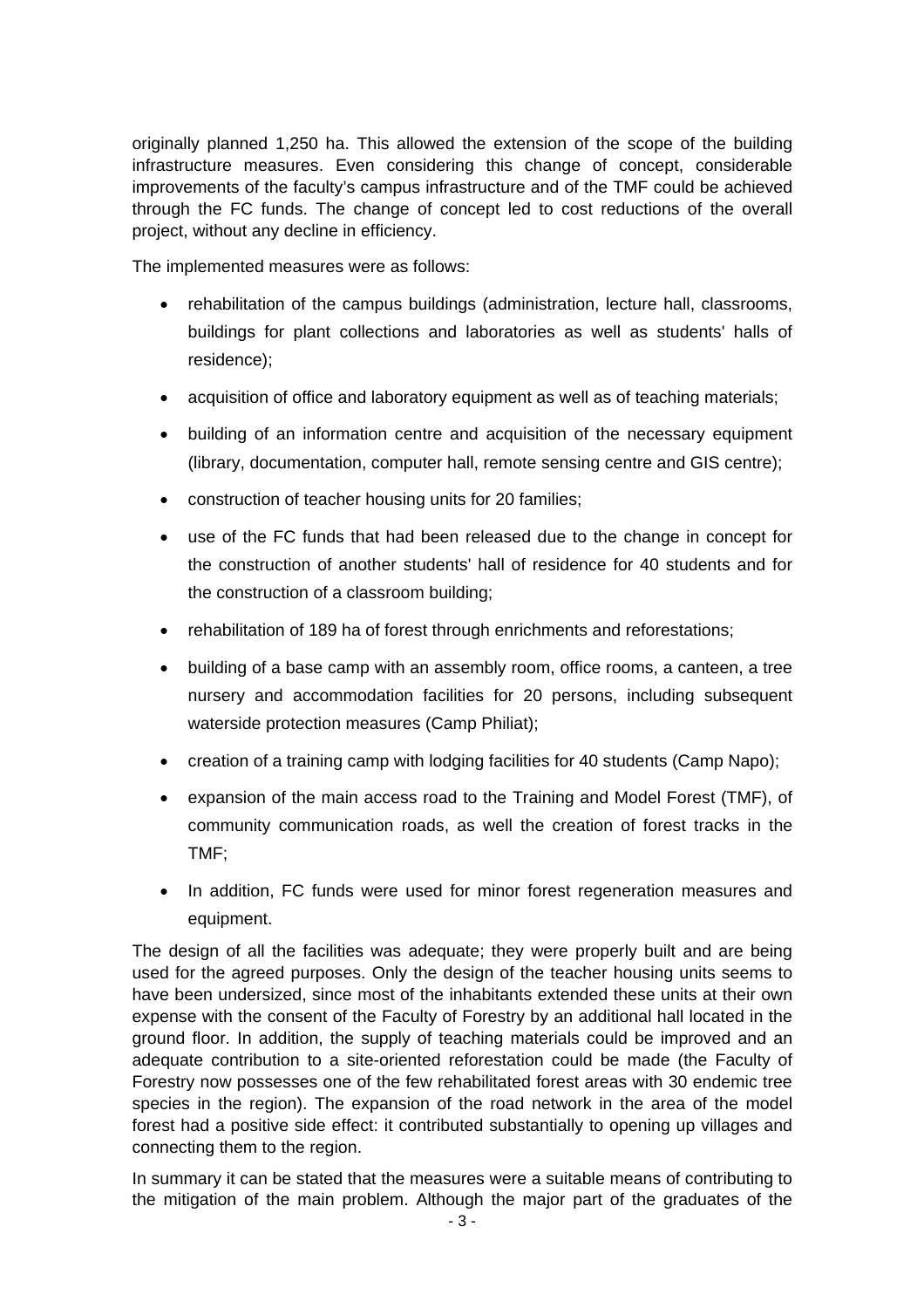Faculty of Forestry are being employed by the public administration and assume, above all, a steering and control function in the rural areas, their number and mission (sustainable use and protection of the natural forest resources) is not sufficient for the ultimate achievement of the project objectives. To this end, the project concept should also have provided for an active contribution to effective sector policy implementation.

# **Key results of the impact analysis and performance rating**

In Laos, forestry and agriculture are the primary economic sectors to combat poverty and to foster the sustainable socio-economic development of the country. In particular, they are important for the protection of the water catchment areas and the sustainable use of the huge hydroelectric potential of the country. Through the construction of roads, the project region has been further developed and access to markets and social services could be improved. Overall, there is fewer slashing and burning for shifting cultivation purposes (cultivation of rice). Moreover, the creation of fish ponds, the development of poultry farming, market gardening, etc. can be seen as a result of the sensitisation campaigns for the local population. It is expected that illegal deforestation will decrease in the project region. Thus, the measure contributed to the elimination of the identified bottlenecks in the training and model forests. Although the project had an indirectly positive impact on the reduction of poverty, this was neither a main nor a secondary objective. For this reason, the project had an overall general developmental orientation.

As far as the gender impacts of the project are concerned, the limited possibilities were in our view not fully exploited. Originally though, gender impacts had not been envisaged as an objective of the project. Through the modernisation of the curriculum contents and the teaching methods (TC component), more female students could be reached, so that their percentage rose considerably from 7% at the time of the project appraisal to an average of 21% during the last few years. Among the teaching staff, the percentage of women has also risen. Given this differentiated approach, the project contributed to an improvement of the potential for a better social position of women.

The project did not aim at achieving participatory development or good governance. Through the TC component, the capacities of the district government and the communities were strengthened to enable them to align aspects of sustainable resource management with overarching socio-economic development.

With the support of the GTZ the first and only non-governmental organisation (NGO) of Laos, the "Dong Dok Nature Society", was founded in 1998. Currently, this NGO consists of about 250 members and has established a good reputation, among others through its Mobile Conservation Unit and due to the environmental education implemented at numerous schools in Laos. Also other donors (e.g. Lux-Aid) are interested in cooperating with this NGO.

Resource protection was an explicit overall objective of the project. Its ecologic impact can be rated positively at all levels. However, due to the FC financed roads in the Training and Model Forest, general access to the forestry resources was improved, thus also increasing their vulnerability. Awareness campaigns and capacity building measures at the level of the district governments and, above all, among the population helped reduce the risk of negative side effects. Overall, the environmental impacts of the project are positive.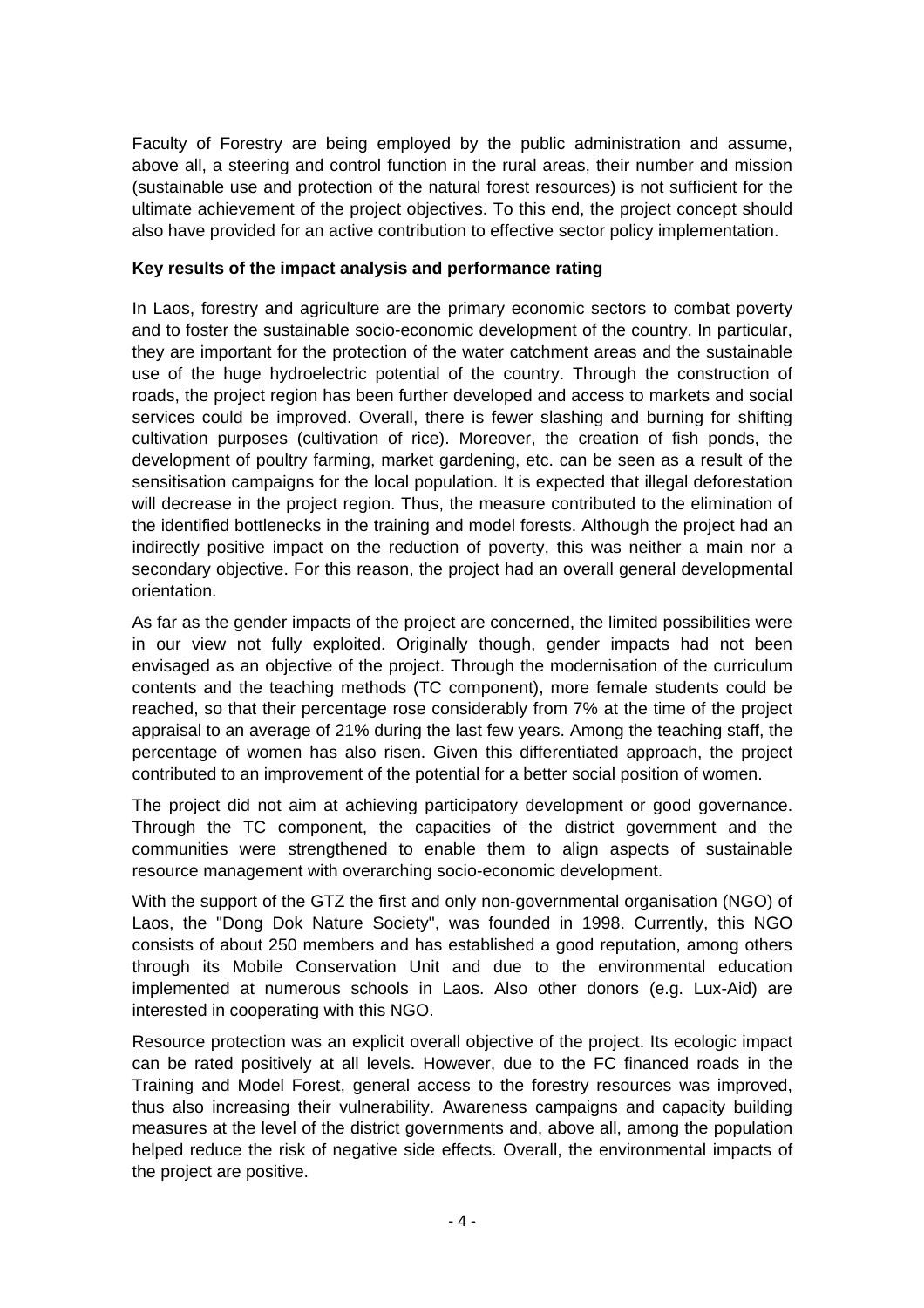The developmental effectiveness of the FC/TC cooperation project is assessed as follows:

- With the support of German development cooperation, the Faculty of Forestry in Laos has achieved an excellent reputation regarding curriculum development, the state of academic education, the qualification of its staff and the quality of its equipment. This also becomes apparent from the results of the demand and employment study: all the 46 employers who were already employing graduates of the Faculty of Forestry were planning to employ further graduates. 90% of another 129 potential employers were planning to employ forestry graduates in the forthcoming years, so that future demand for graduates seemed to be ensured. In our view, graduates will not have difficulties in finding a job which corresponds to their academic education and training. The project objective was more than fulfilled. However, there is a maintenance problem of the teaching infrastructure, because the financial means of the project executing agency are limited. The introduction of tailor-made concepts to solve this problem has considerably reduced the sustainability risk. No ideal solution could be found with regard to the long-term use of the access road to the Training and Model Forest; however, the sustainable effectiveness of the road can be ensured to a sufficient extent through the expected assistance from the local authorities in the area of road maintenance by providing heavy machinery and equipment. Overall, we judge the project's sustainable **effectiveness** as **sufficient** (**sub-rating 2**).
- Without the project, the primary core problem (sustainable management of the forestry resources) would not have been possible to solve due to the lack of practice-oriented forestry staff. Thus, the developmental **relevance** of the project is **satisfactory** (**sub-rating 2**).
- The project contributes significantly to the achievement of the overall project objectives: The Faculty of Forestry is the only school of this kind in Laos and nearly all of its graduates remain in the sector and the majority of them are employed by the forest administration. An adequate implementation of the forest policy would not be possible without the Faculty. For this reason, we judge the **overarching developmental impact** of the project as **satisfactory** (**sub-rating 2**).
- The objectives of the project measures were achieved with a reasonable use of funds/effort. The construction methods applied to build the infrastructure financed under the project were simple and appropriate to the local conditions. Utilisation of the project infrastructure is very good (production efficiency). At the level of the overall project objective, the limited use of funds contributes to a cost-effective improvement of the education standard in the forestry sector. Thus, the allocation efficiency can be judged as satisfactory. Considering the scarce funds available for maintenance, however, we assume that the operational efficiency will be somewhat restricted. Overall, we classify the project's **efficiency** as **satisfactory** (**sub-rating 2**).
- The overall sustainability of the project impact is guaranteed given the expected high demand for graduates and the efforts of the project executing agency to integrate both the students and the teaching staff into the maintenance of the facilities used by them (the former through tuition fees and the latter through the maintenance of the funded teacher housing units). There is a certain risk that the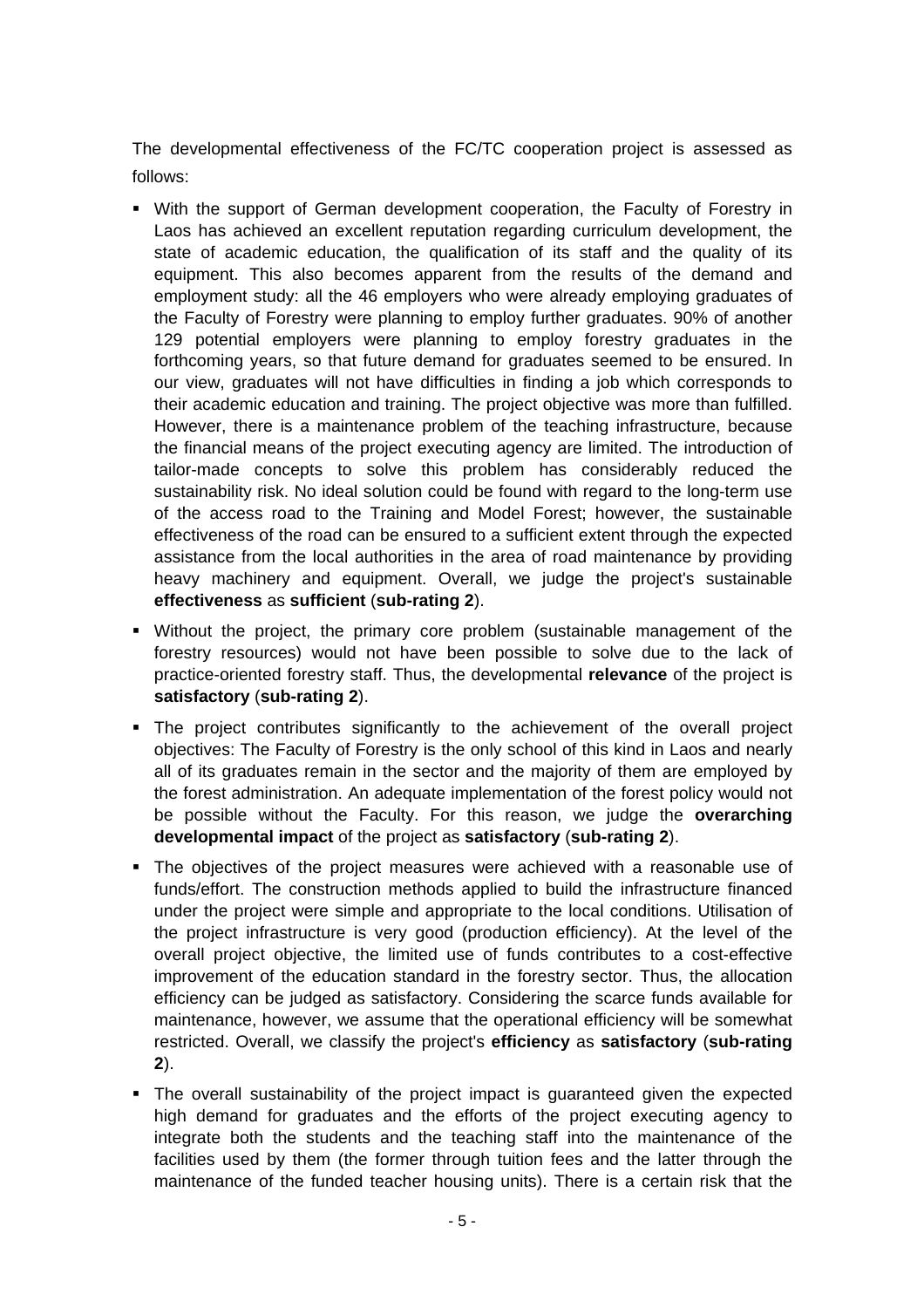maintenance of the access road to the Training and Model Forest (TMF) might not be performed satisfactorily. Given the low proportion of funds allocated to maintenance purposes and the resulting slight risk for the use of the TMF, we rate the overall **sustainability** of the project as still **sufficient** (**sub-rating 2**).

In summary, we rate the **developmental efficacy** of the project to be **satisfactory** (**overall rating 2**).

## **General conclusions and recommendations**

No general conclusions and recommendations were drawn from the project.

#### **Notes on the methods used to evaluate project success (project rating)**

Projects are evaluated on a six-point scale, the criteria being relevance, effectiveness (outcome), "overarching developmental impact" and efficiency. The ratings are also used to arrive at a final assessment of a project's overall developmental efficacy. The scale is as follows:

- 1 Very good rating that clearly exceeds expectations
- 2 Good rating fully in line with expectations and without any significant shortcomings
- 3 Satisfactory rating project falls short of expectations but the positive results dominate
- 4 Unsatisfactory rating significantly below expectations, with negative results dominating despite discernible positive results
- 5 Clearly inadequate rating despite some positive partial results the negative results clearly dominate
- 6 The project has no positive results or the situation has actually deteriorated

A rating of 1 to 3 is a positive assessment and indicates a successful project while a rating of 4 to 6 is a negative assessment and indicates a project which has no sufficiently positive results.

Sustainability is evaluated according to the following four-point scale:

Sustainability level 1 (very good sustainability)

The developmental efficacy of the project (positive to date) is very likely to continue undiminished or even increase.

Sustainability level 2 (good sustainability)

The developmental efficacy of the project (positive to date) is very likely to decline only minimally but remain positive overall. (This is what can normally be expected.)

Sustainability level 3 (satisfactory sustainability)

The developmental efficacy of the project (positive to date) is very likely to decline significantly but remain positive overall. This rating is also assigned if the sustainability of a project is considered inadequate up to the time of the ex post evaluation but is very likely to evolve positively so that the project will ultimately achieve positive developmental efficacy.